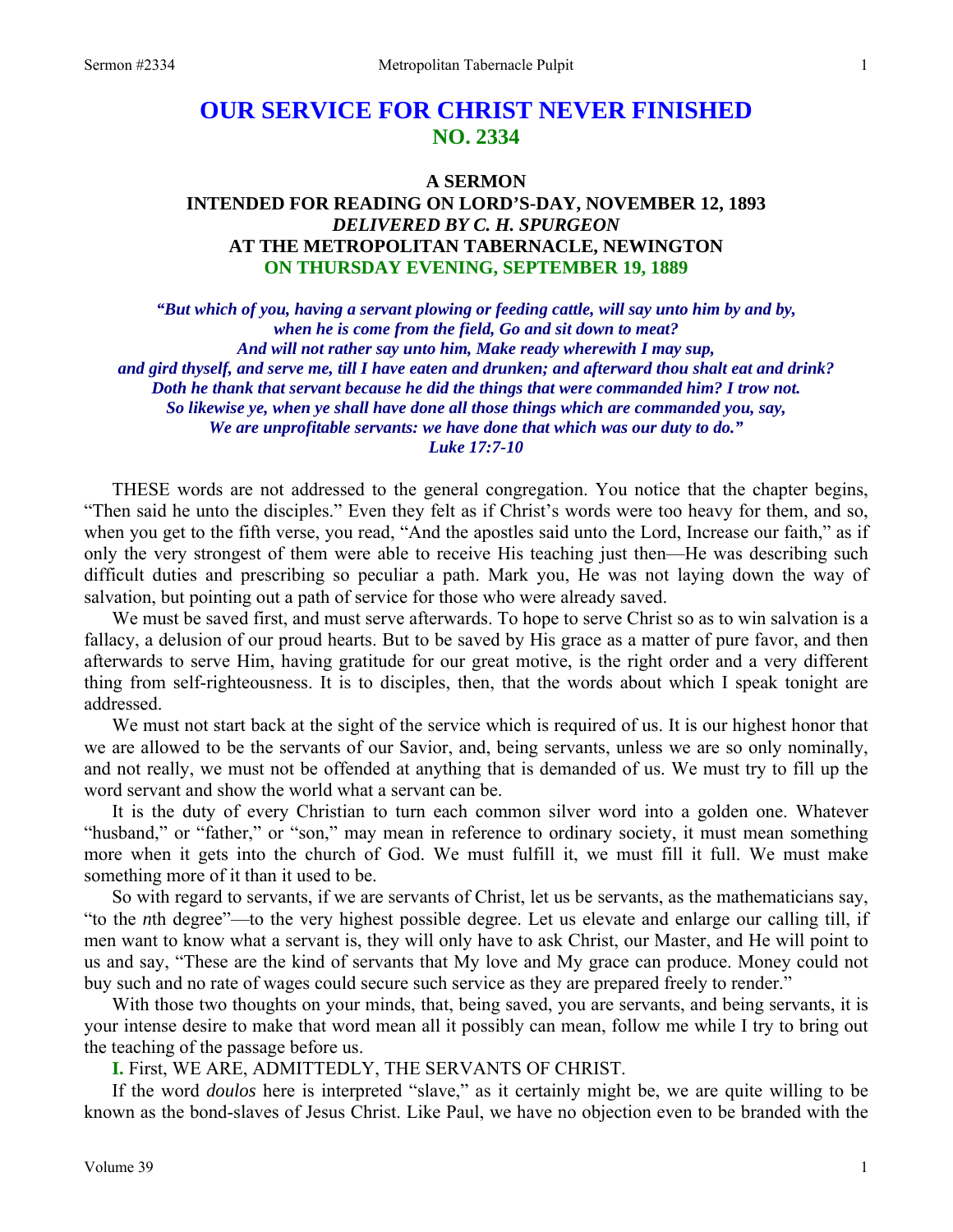slave-mark, and with him we dare even to say, "From henceforth let no man trouble me: for I bear in my body the marks of the Lord Jesus."

We are the servants, the slaves of Christ, and we rejoice to be so, because in this *lies our deliverance from the bondage of sin*. No man can really be his own master—he will serve either one lord or another. We are such dependent creatures that we must give ourselves up to be either the servants of sin or the servants of righteousness.

We were once the servants of sin. We were "children of wrath, even as others." We found ourselves born into hereditary bondage, which we also freely chose, for the iron entered into our will, and our will chose the bondage of evil passions and corrupt desires. One way or another, though each of us differently, we resolved to be the servants and the serfs of the prince of darkness, that evil one who still rules over the children of disobedience.

Now that we have become the servants of Christ, we are freed from the bondage of sin—His service is our freedom. There was no other method of setting us free from the bondage of the black prince than that of bringing us under a divine and blessed servitude to Immanuel, the Prince of holiness and peace. We therefore rejoice in being His servants, because it means deliverance from an older servitude, even the service of sin and Satan.

Our being Christ's servants is *the absolute result of redemption*. We are bought with a price therefore we are not our own. Standing on Calvary and gazing with wonder at those purple founts whence flow our salvation and eternal life, we feel that, "if one died for all, then all died," and that, inasmuch as Jesus Christ there bought us with His precious blood, we are His inalienable property and belong to Him—body, soul, and spirit—forever.

Such a price, paid by such a One, in the midst of such circumstances of shame and derision, binds us as His forever and ever. We do not want to be our own—our purchase by Christ is our delight and we willingly yield ourselves up to Him who has paid for us a price infinitely more than we could ever be conceived to be worth. Hence our service is founded upon our deliverance from the bondage of sin and it is also the direct result of our redemption by the blood of Christ.

Moreover, as you sang just now, you helped me to another point—*we are Christ's by our own pledge*. You remember your declaration,—

> **"***'Tis done! The great transaction's done; I am my Lord's, and He is mine."*

You added to that the further resolve,—

*"High heaven, that heard the solemn vow, That vow renew'd shall daily hear: Till in life's latest hour I bow, And bless in death a bond so dear."* 

If we were not Christ's tonight, we would not rest an hour until we were. We wish to be His, we wish to be perfectly His—our prayer is that even every thought may be brought into captivity to Him. Our soul pines after the perfect liberty of complete subjection to the will of God in Christ Jesus. Is it not so, brethren?

Have you not lifted your hand to heaven so that you cannot go back? And what is more, has not every desire to go back ceased out of your heart? If you had been mindful of the place from whence you came out, you might have had abundant opportunity to return—but you desire something beyond—your motto is, "Onward, upward, homeward, heavenward."

You want to get away from the place from whence you came. You belong to Christ. You confess the impeachment tonight, wondering much that you should have the joy of daring to feel that you belong to Christ. Have you any sweeter hymn in the whole repertoire of your heart than this,—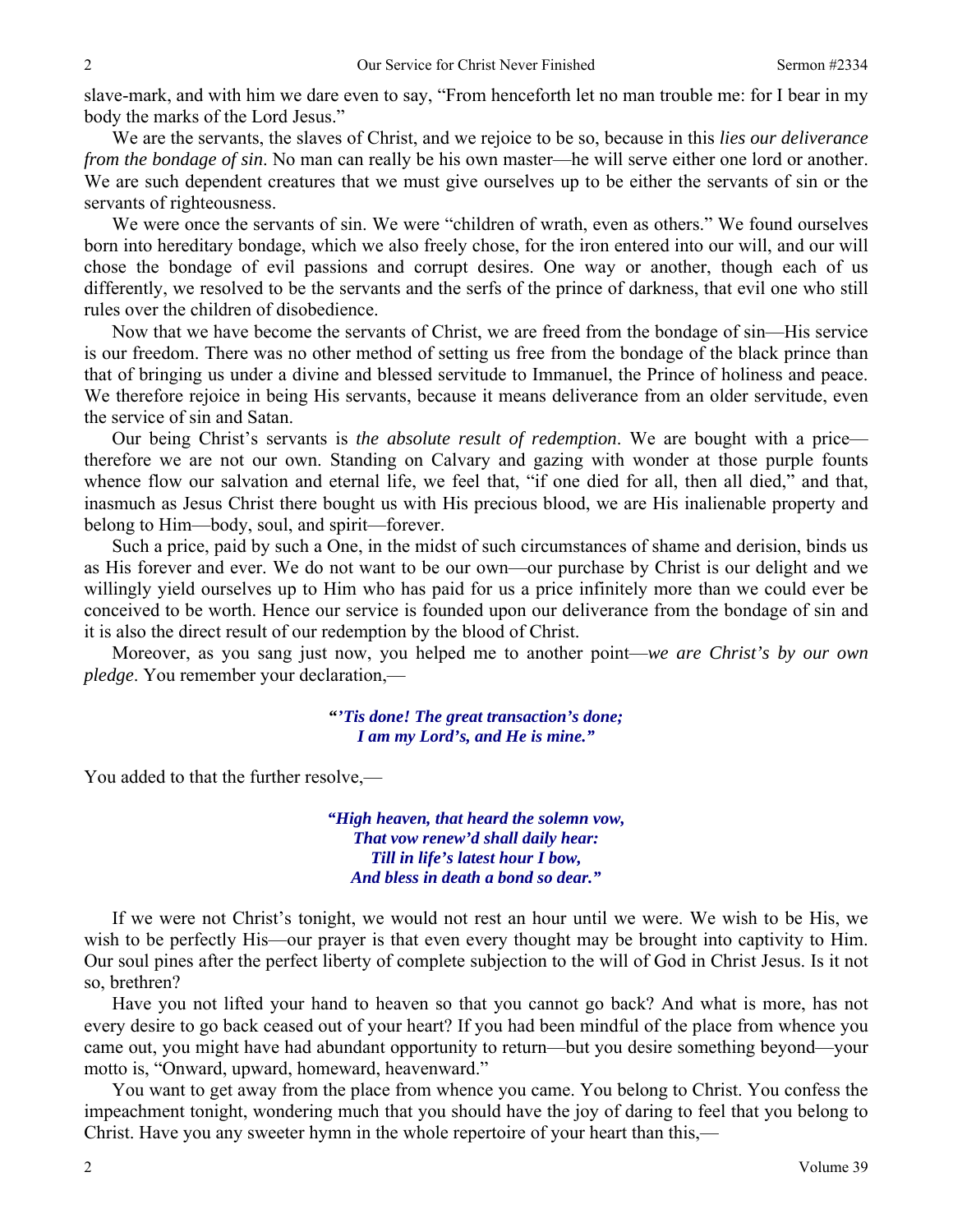#### *"Oh! I am my Beloved's, And my Beloved's mine"?*

Do you not sing that in your happiest moments, in the quiet of your spirit? If so, then you are admittedly the servant of Christ.

We regard this service as *a great gift of the free grace of God*. We look back to the eternal counsels and we see the Father choosing us in Christ Jesus—and giving us to His dear Son before the foundation of the world. We see our Lord Jesus undertaking, on our behalf, to present us to the Father, faultless, in the day of His appearing—and it is a great delight to us to feel that it is because God willed it that we are now the property of Christ.

God decreed it. God laid plans for it. It was in the purpose and covenant of unchangeable grace that we should belong to Christ. In this we rejoice, not as a bondage imposed, but as a grace given. Oh, what would we not have given, years ago, when first we were awakened, if we could have even hoped that we belonged to Christ? And now that we know that we are His, and none other's, and that He will keep us to the end—it is the highest delight of our spirit.

Do not think, dear friends, any of you, that we consider ourselves demeaned by submitting to a very slavery to Christ. We wish to make the bondage as tight as it can possibly be—we desire not to have any will, or any wish, or even any imagination that would go flying over the divine boundaries of God's will. We would be wholly His—that is our honor, our crown—God's best gift to us.

More than that, we find that *the service of Christ is its own reward.* What if He never smiled on me? If He would let me serve Him, I would count the fact of service to be a smile. If He should drive me from His presence, if He would only let me glorify Him, I would be satisfied to make that my heaven. To be completely given up to live for God and to glorify Christ—what larger happiness could a redeemed creature desire? There is reward enough to us in being permitted to unloose the latchets of His shoes, or to be engaged in His farm-work, as the text says, ploughing, or feeding cattle, so long as it is but done for Him.

Besides, *there is a rich reward in store for the righteous* and we may look for it. We remember how Moses "had respect unto the recompense of the reward" and without being mercenary, we may anticipate our reward. God will not let His people work for nothing and though the reward is not of debt, but of grace, yet verily there is a reward for the righteous.

In that day when Christ shall come in the glory of His Father, He will award to His saints their several crowns. To those who have been faithful, He will give according to the measure of their faithfulness. "Thou hast been faithful over a few things, I will make thee ruler over many things." We count it a high honor not to be in the civil service, but to be in the divine service.

How ardently some young men are looking forward for a place, "under government." That is exactly what I have—it is just what every child of God has—a place under divine government. We do not wish for anything better than this. O you glorified saints, if we may but come among your thrones, or even lie at your feet, we will make no choice, so that we may but see our Lord's face. and, meanwhile, if it shall be our lot to do the dishwasher's work in Christ's kitchen, we will count it most honorable employment—and we will do it as unto Him.

This servitude to Christ is to us unutterable freedom. We are never free till Christ binds us. Here I stand tonight, He has bound my heart and fastened it to Himself. He has bound my hands and they must serve Him. He has bound my feet and they must run in the way of His commands. He has bound my tongue, too. It sometimes speaks amiss, but yet it longs to speak only and wholly for Him.

My Master, tie my eyes and my eyelids, too, and bind every filament of my nature, every nerve, and every muscle of my body, and every hair of my head—and let me be wholly Yours—in absolute bondage unto You, and then shall I cry, "O God, truly I am Your servant. I am Your servant, You have loosed my bonds." We never have our bonds loosed until, like the psalmist, we can twice over mark the absolute servitude to Himself into which Christ has brought us.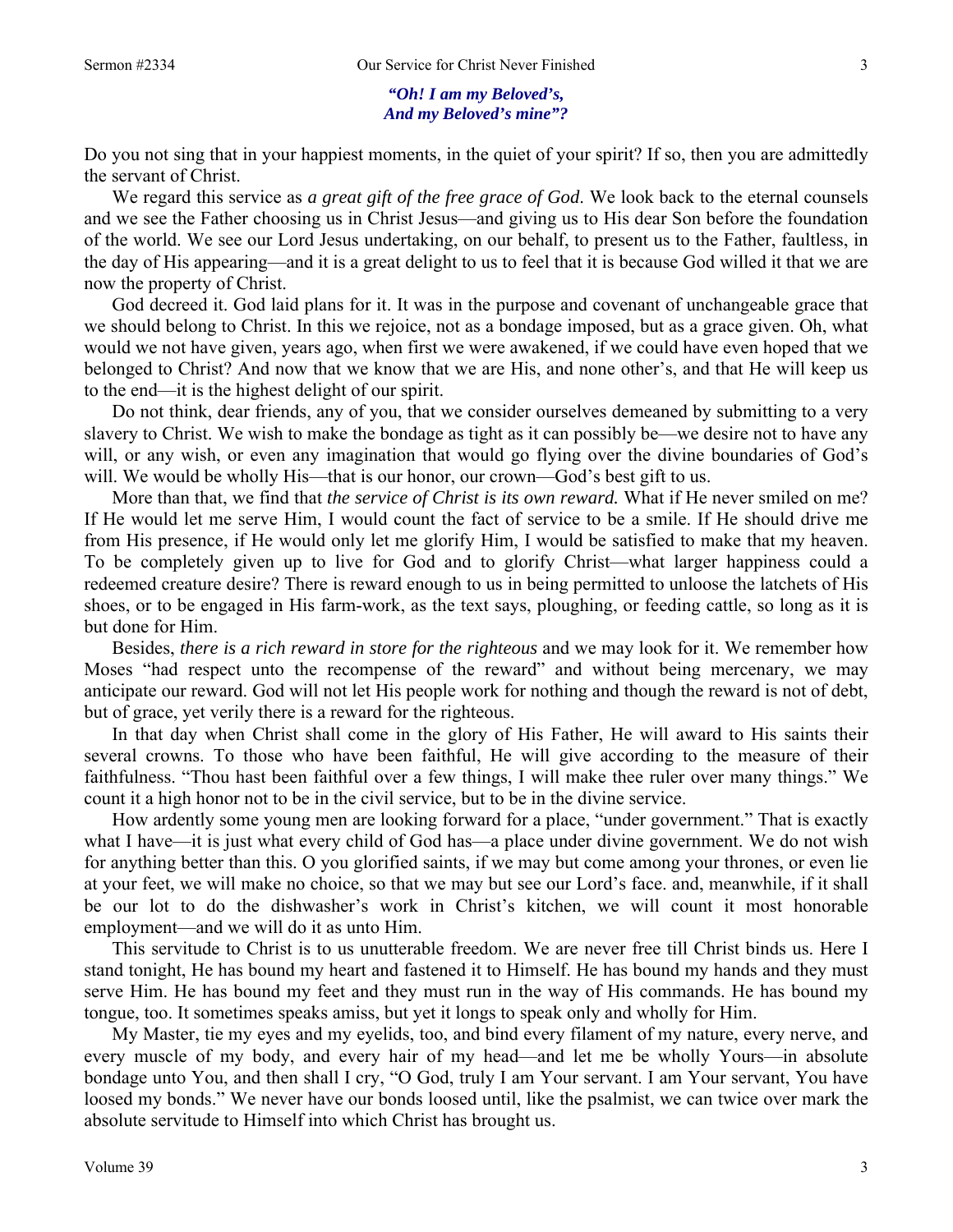That is my first remark on the text and there is much in it—we are, admittedly, the servants of Christ.

**II.** Secondly, OUR SERVICE IS NOT FINISHED—"Which of you, having a servant plowing or feeding cattle, will say unto him by and by, when he is come from the field, Go and sit down to meat?"

Observe, first, that *our service may have been long and arduous*. We may have been ploughing. I speak to some here who have had a very hard bit of ploughing—instead of breaking the soil, you have sometimes thought that you would break the ploughshare, and many a time the bullocks, unaccustomed to the yoke, have been very difficult to drive—and some of them that are accustomed to the yoke, have taken to kicking every now and then. You have not found plowing to be playing, I am sure.

No ploughman ever does. He finds that it is tough work. He earns his living well who earns it by his ploughing and if some of the gentlemen in London who quarrel with their wages, had to do a ploughman's work, and to get a plowman's wage, I warrant you that they would think themselves better off at the work they have to do now. A good day's ploughing is about as hard a day's toil as a man can have.

Well, some of us have been ploughing, for the Master has given us difficulties, He has given us trials, He has given us cares, and we have also had to feed cattle. I cannot say that I have been literally feeding cattle, but I have found it more trouble to feed some of you than I should have had in feeding cattle.

I had an old friend who was forty years a shepherd and he lived to be eighty years old. During the last forty years of his life, he was a minister, and he said, one day, "I have had two flocks. The first forty years I fed sheep and the second forty years I fed men—and the second flock was a deal more sheepish than the first."

I can vouch for the latter part—not that all of you are like sheepish, for there are some of you who are easily fed—but there are others who are not. I remember a young brother, who left the church because he said that I never gave him a bit of bone on which he could try his teeth. Well, now, I thought that if I took out the bone and gave meat alone, I was doing the best thing possible. But this foolish youth wanted a bit of gristle, not that he could digest it, but he wanted something that he could not digest. I could have given him plenty of that sort of stuff—I had no end of it at home—but I save that for my dogs and bring the meat for the people I have to feed.

You can never please everybody and there are some people who are like those described in Psalm 107. I think that David said that they were fools, but I will not say that. And further he says of them, "Their soul abhorreth all manner of meat." There was no feeding them. I would rather feed cattle than feed them.

Cattle will eat what you give them, as a general rule, but we have some in our congregations, dear souls, that are afraid to feed on the promises of God, afraid to feed, even, on the Bread of life. They are not worthy, they say, which is quite true—but then we are not fed according to our worthiness in the covenant of grace. This feeding of cattle, this feeding of men, is not the easiest thing in the world.

The text also teaches that *our service may change its form*. Some of you have been at Sunday School work. Others of you have been at slum work. Some have been visiting the lodging houses—others have stood in the streets and preached for Christ. You have had a good long day of ploughing and feeding cattle, but your work is not done. Oh, by no means!

When the man mentioned by our Lord had been out all day in the field and then came home, he had just to tidy himself up and do a little domestic service, for in the East, the manservant, after ploughing in the field, had to gird his loins and prepare his master's dinner—and serve at the table, waiting upon his lord.

Well, now, dear friends, after a good long day's work, you shall have a change of occupation, but you shall go on working still. You have not finished your service yet. Have you had forty years of it? Well, that is a long day, but you have not done work yet—there is something else for you to do. If you cannot go out ploughing, you shall go down into the kitchen and do some cooking. And if you cannot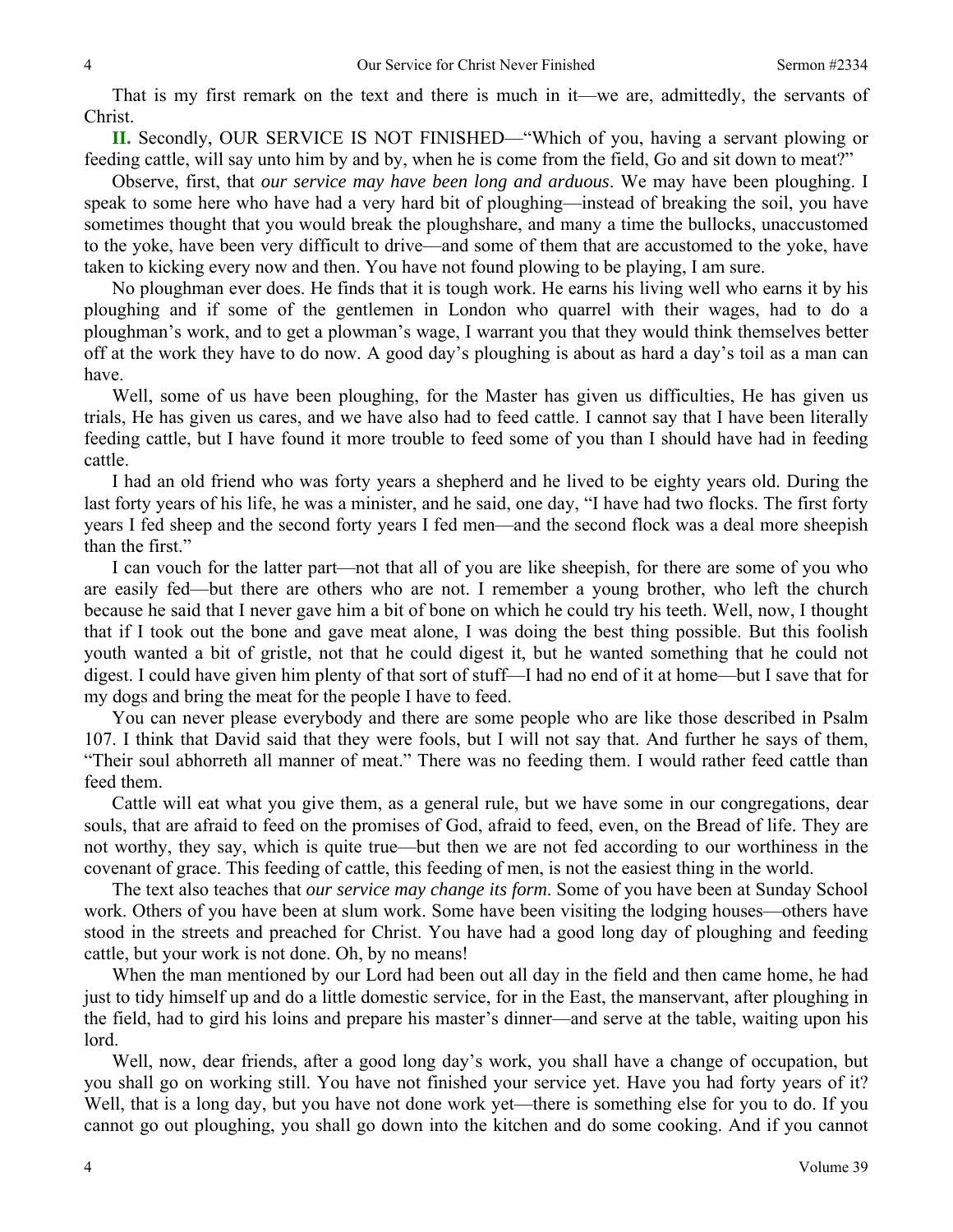feed the cattle, you shall bring up a dish of food for your master. This is a change of work for you, but you are to keep on as long as you live.

I said, one Sabbath morning, that I feared I might not be able to keep on preaching, meaning that I feared that I should soon be laid aside by illness, which I hope may not now occur—and somebody said that I was not going to preach anymore, I was going to retire. I shall "retire" when four men carry me on their shoulders to the grave, but not till then, by God's grace! As long as there is breath in our body and we are able to say a word for Christ, we certainly shall not give up our service.

Nor will any of you, I hope, ever talk about retiring from your Master's work. If any of you young men ever think of doing so, I beg you to remember what came to Jonah when he "retired" from his Master's business—and whales are scarcer now than they were then! You had better go down to Nineveh and work away in your Master's service as long as you have health and strength. There may be change of service, but no retiring from service.

Next, *the servant came to service which required greater care*. When he was only ploughing, or feeding cattle, he could do that in a rough way, with unwashed hands. But now that he has to wait on his master, do you not see how he smartens himself up, how he has washed his hands and face? He would not be properly waiting on his master if he had any filth on his clothes or on the plates.

And he attends to this service with all his wits about him—he does not fall asleep over it. If the Lord calls you to be His body-servant, to wait upon Him in close attendance and high communion with Him—if He gives you more to do with the souls of men, more to do with the church of God, as He may do, promoting you to higher service—yet remember that you are still a servant and you are to prove that you are still a servant by working with greater care, with more of the spirit of a servant than you ever had before.

Dear friends, is it not a mercy for us that our service is not ended? Why should it be finished? *Our dependence upon our Master is not ended*. We burn His candles, so we ought to do His work. Every morning's breakfast and every day's meals are His gifts to us—and the clothes on our back are His livery—should we not, then, continue to serve Him? When you can do without Christ, He can do without you. But that will not be "by and by." You are always depending upon His daily bounty, therefore be thankful that your service is not ended.

And remember this also—it is a blessed thing that our service is not ended because it shows that the Lord has pleasure in His servant still. There is a prayer put into verse, that you and I may constantly offer,—

#### *"Dismiss me not Thy service, Lord!"*

Suppose that He had dismissed us and said, "Go and sit down to meat, I do not want you any more. I have no poor child for you to nurse, I have not even anymore cattle for you to feed—there is not even a lamb among My flock for you to carry in your bosom," that would show that He did not love us with the love of satisfaction, or take such delight in us as He once did. But as long as He gives us something to do, we will gratefully do it, because we will take it as a token of His continual delight in us and that therefore, delighting in us, He gives us something to do for Him. That is my second point—our service is not ended.

**III.** And next, WE DO NOT WISH TO BE TREATED AS IF IT WERE—"Which of you, having a servant plowing or feeding cattle, will say unto him by and by, when he is come from the field, Go and sit down to meat?"

That would show that his service was ended. But we do not wish our Master to treat us so. I mean this—*we do not expect freedom from trial*. Do you? We read of Abraham as being sorely tried and wonderfully prevailing. And then we come upon this text, "And it came to pass after these things, that God did tempt [that is, try, or test] Abraham." Yes, and after all your years of service, after you have been honored in bringing souls to Christ, you will have to be tried still. He will not say, "Go and sit down to meat," but He will bid you gird yourselves, and come and serve Him.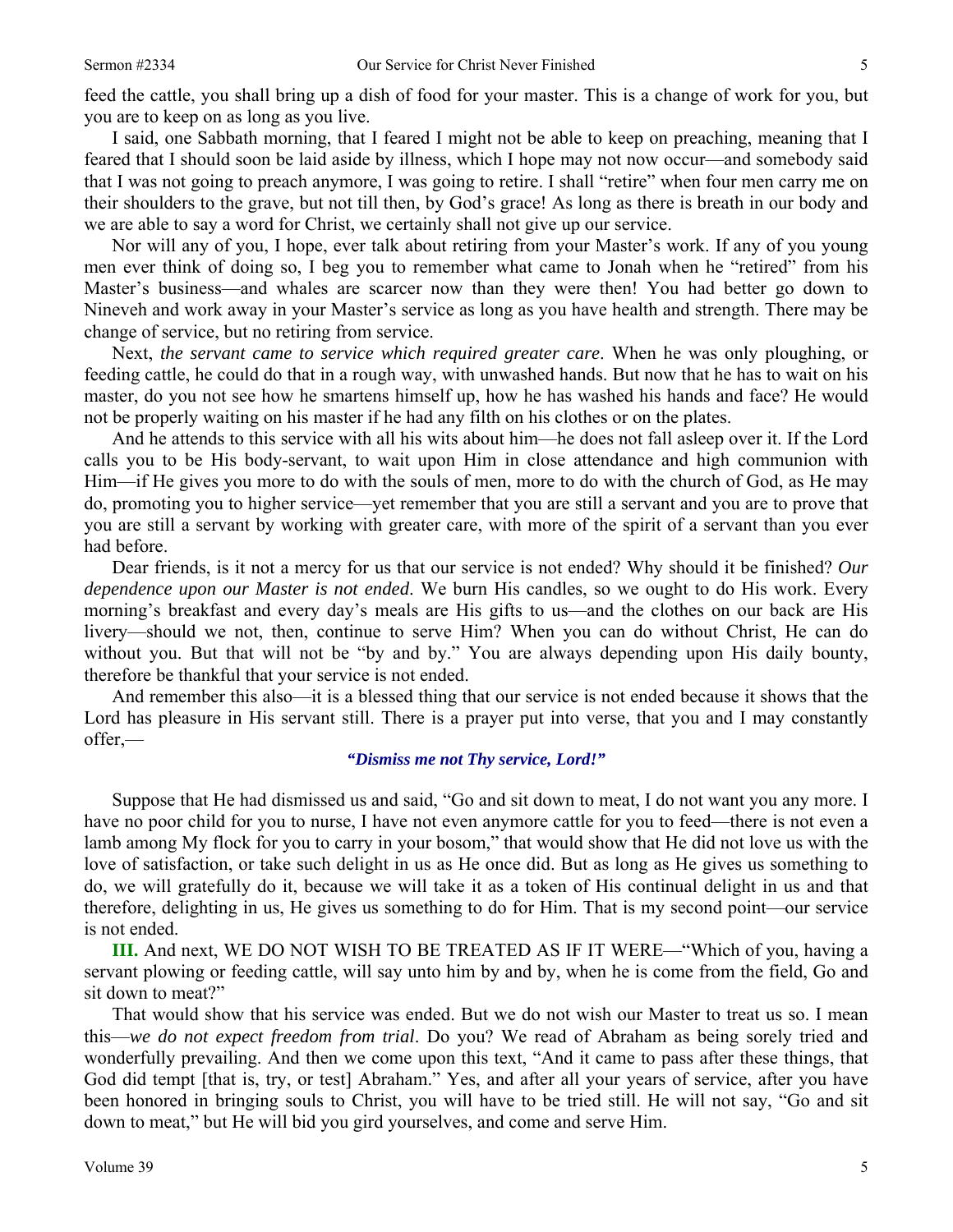Also, dear friends, *we are not to expect honor here*. After many years of preaching the Gospel, one might be tempted to say to himself, "I have a name and some esteem among men. I must take care of them." That is a temptation from Satan—throw it all away. Serve your Lord and care nothing about your honor, or your repute, for it is not for Him to say to you, "Go and sit down to meat." If He still calls you to do some service for Him in the defense or proclamation of His truth, do not ask Him to treat you otherwise.

Then, *we are not to think that we cannot do any more*. Do I speak to any Christian who has come in here tonight saying, "I really think that I must give up this service and give up that"? Do no such thing, I pray you. Hold on to it as for dear life. Your engagement to your Master is not a five years' service, like that of a soldier, but you are His for life.

Yours is a lifelong bondage to Him, a happy apprenticeship to your Lord and Master throughout the whole term of your natural—no, of your spiritual life. Say not that you can do no more—there is much yet remaining for you to do. Pick up a new thread and begin to spin, and He will find you more. Take up a bit of iron you have never tried to fashion, put it in the fire, and see whether you cannot make some fresh instrument there. Give yourself up continually to serve your Lord yet more and more, and think not that your work is finished.

And, beloved, *we must not be beginning to look for our reward here*. If you think to have heaven this side the Jordan, you are greatly mistaken. Heaven is to be hereafter, but heaven is not "by and by." This is the place for fighting—out with your sword! This is the field for labor—get you to your plough! If such a wish could come to you in heaven, you might desire to get back again to the service of earth, that you might do still more for your Lord.

When I get to heaven and you get to heaven, if we know that false doctrine is spreading in the world, we shall long to go back and confront the adversary again, if such wishes are permitted in heaven. While souls are perishing for lack of knowledge, let none of us want to be away from the earth—so long as men need us to tell them the way of salvation, let us gladly continue at our work—let us serve God, my brethren, while we have the opportunity,—

#### *"In works which perfect saints above, And holy angels cannot do."*

Now is our time for preaching. Now is your time for teaching the children. Seven heavens could not find us another pulpit when once we get to glory—we might almost wish that they could. What opportunities of praying with the sick and instructing ignorant children you now have! You will not have them when once you are in the other world. Therefore use the golden hours you have while you are here below.

Your service is not finished, so do not wish to be treated as though it were. Ask not honor from men, ask not even for honor from God, if that were meant to exempt you from further shame, from further suffering, from further reproach for Christ's dear sake. The further we go in His service, the more resolved we are to give up everything for Him.

When we first started, we may have thought of making some reserve, but now we have gone so far into the river of consecration that we find "waters to swim in" and we can truly say,—

> *"Yet if I might make some reserve, And duty did not call, I love my God with zeal so great That I should give Him all."*

May you not only sing it, but may you mean it, and practice it, for Christ's sake!

**IV.** Now we go a step further. WE ARE ALWAYS TO PUT OUR MASTER FIRST.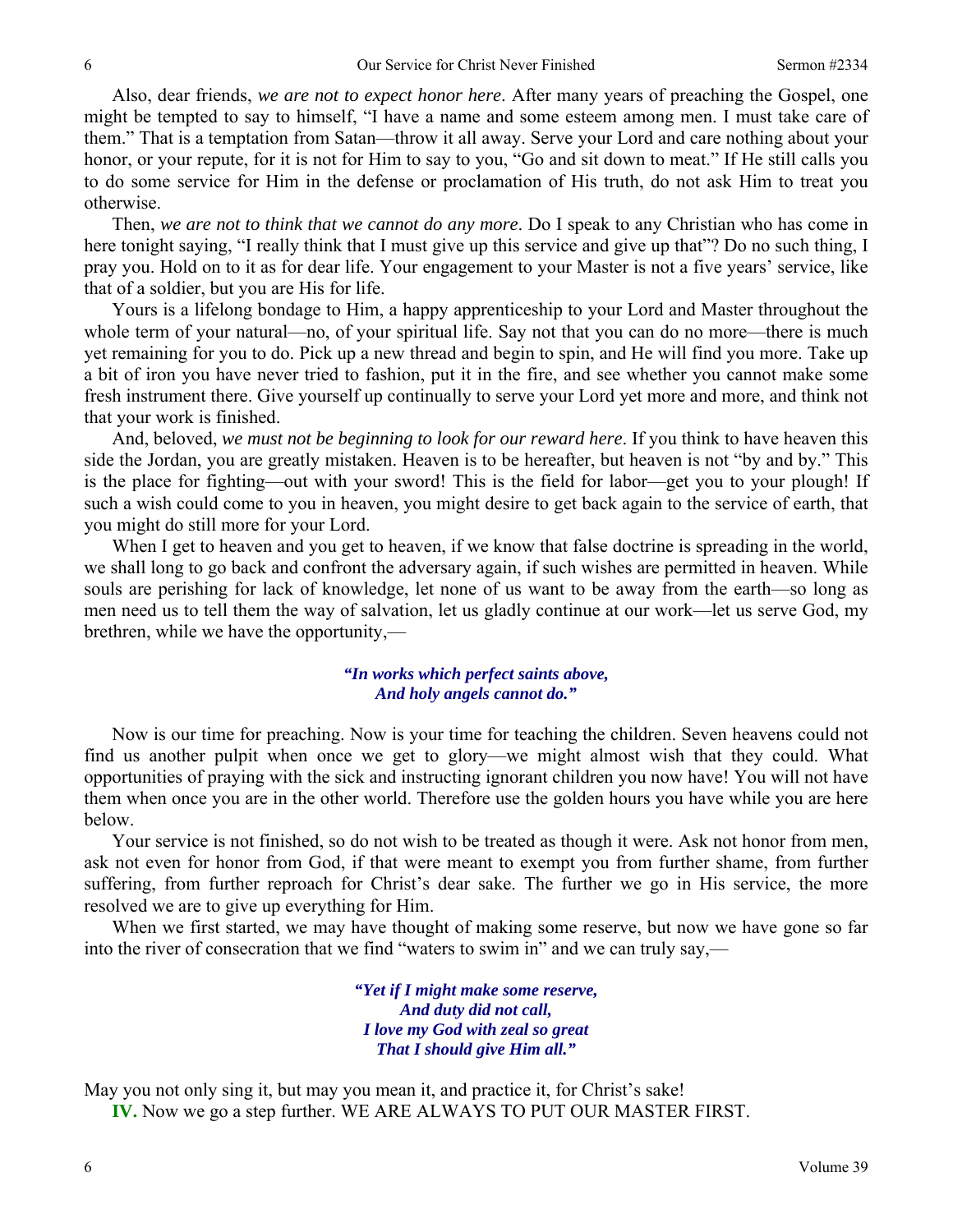We are servants and our work is not done—neither ought we to wish to be treated as though it were done. We are not ourselves to sit down to meat, but we are to hear our Master say, "Make ready wherewith I may sup, and gird thyself, and serve me, till I have eaten and drunken; and afterward thou shalt eat and drink." I will very hurriedly mention these points.

First, *we are to prefer service to rest*. Service is feeding our Master—rest is refreshing ourselves. If we may have a choice, we must always choose that which will be for His glory. If it is necessary to rest for His glory, rest. But if you can better serve Him by continued activity—even unto death—select the service.

Next, *we must put His pleasure before our own*. I must not want what will please me, but what will please Him. It ought always to please us to have the opportunity of pleasing Him. Did not Abraham run unto the herd, to fetch a calf tender and good, that he might feed the blessed ones when, under the tree, they came to favor him with a visit?

What an honor is put upon us when we are permitted to feed Christ and to wait upon Him till He has eaten and drunken! I can hardly conceive of myself as having the high honor, on bended knee, of waiting on my Lord. If He would but once come to my house, what would I not do for Him? So have I often said, yet the whole of our life should be an entertainment of Christ, our blessed Prince. We should always be seeking to gratify Him, to give Him to drink that which He thirsts for in the salvation of the souls of men—and to give Him to eat of that which He delights in, namely, the holiness and consecration of His people. His pleasure is to be put before our pleasure.

And, next, *His people are to be preferred before ourselves*. His people are His body—therefore think more of His body than of your own body. Let the poor saints be very near your heart—let the man in whom you see anything of Christ be loved because of your Lord's likeness which you see in him. Always put Christ's people before yourself.

And *put His name before your own name*. I want you to dwell upon that. There is always a tendency among us to want to keep up our own respectability, and if we are ministers, to keep up our own name. The temptation has come to men who have been eminently useful to found a denomination for the preservation of their name. George Whitefield was saved from that—when some people wanted him to set up a new sect to be called by his name, he said—"No, let my name perish, but let Christ's name stand forever."

So say I, let sect go, and let my name go, and let everything go—but let Christ and His truth be preserved. Make no reckoning between a grain of Christ's glory and a ton of your own. Always think that everything you have has gone already and that you yourself have gone, a living sacrifice, wholly given up to your Lord. If you must be made as the offscouring of all things, as the rubbish on the dunghill, so let it be, so that Christ Jesus may be glorious and every particle of His truth may be set on high in the hearts of men.

This is the meaning of the text here—you are not to sit down to meat as yet, you are to gird thyself and serve your Lord, and your eating and your drinking shall be glorious indeed "by and by." This same Gospel has a phrase in it which has often staggered me. I mean that passage where Christ says that He will gird Himself and come forth and serve His servants who girded themselves to serve Him. The high reward reserved for you ought to brace you up to the most arduous service as long as you live. God help you to render such service, for Christ's sake!

**V.** I close with this remark, WE ARE TO TAKE OUR PLACE LOW DOWN.

Read the latter part of the text—"Doth he thank that servant because he did the things that were commanded him? I trow not." I feel inclined to laugh as I read this verse, "Doth he thank that servant?" Only imagine the Lord Jesus Christ thanking you or thanking me for anything that we might do, even if we did all that He commanded us! For Him to thank us for what we do, even if we did all we ought, seems utterly absurd.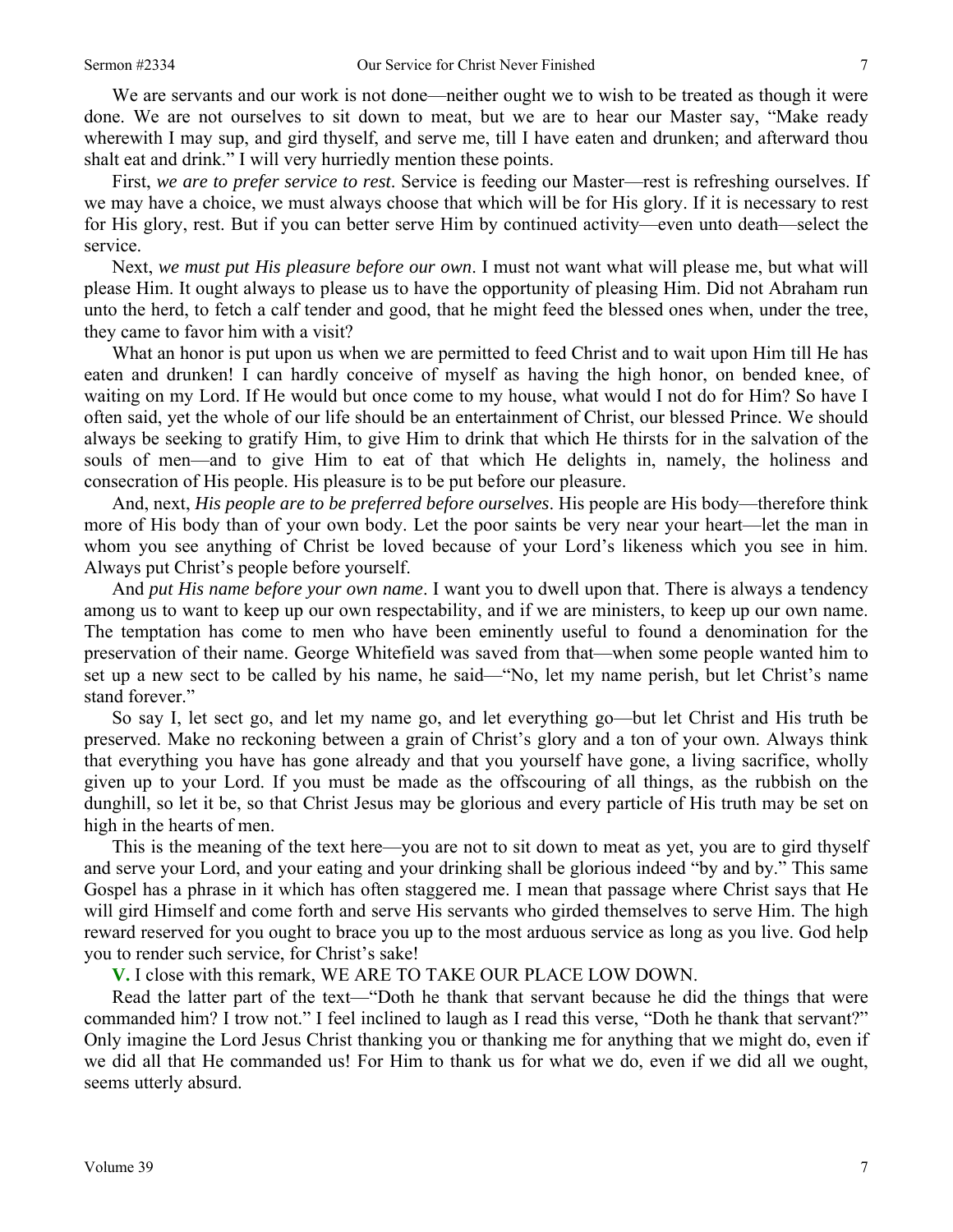And then, how could He thank us for what we have not done, for we have not done the things which were commanded us? We have left many of them undone and we have done the things we ought not to have done. What thanks do we deserve? None, I trow.

Then, besides, dear friends, if we had done all, Christ's thanks, if they were given to us, would be for so little service compared with His deserts. We are, at our best, unprofitable servants. Think of what He has done for us and do not set side by side with that anything that we have ever done for Him who loved us to the life and to the death—who loved us eternally and infinitely.

What have we done for Him compared with what He has done for us? Our service put beside Christ's is like one single grain of dust put in comparison with the mighty orb of the sun. There is but poor comparison there, but there is no comparison at all between the little we do for Christ and the great, the immeasurable service that He has rendered to us. Truly, we are unprofitable servants to Him.

And then, beloved, whatever we have done has all been done in us by Him. Whatever fruit we have, Christ can say to us, "From me is thy fruit found." If there be any virtue, if there be any praise, if there be any love, if there be any faith, if there be any zeal, if there be any holiness—was it not all given to us? Are we not all the greater debtors to God, the more we have done? What have we ever profited Him?

Growing saints think themselves nothing. Full-grown saints think themselves less than nothing. You may guess your real weight by the depths to which you sink in self-abasement. You may estimate your true value in the market of heaven by the low estimate you put upon yourself. May the Lord give us, therefore, to be His willing, ardent, earnest servants!

Oh, never let us have a single lofty thought as to the service that we have rendered, because you know, if we once begin to think that we are very fine servants, we shall not like to do some of the work which He puts upon us. We shall be too proud for that service and there is many a servant of God who is too tall, too big for his place, and therefore he is not likely to do much for his Master.

There is much to be done that flesh and blood will not brook, especially in dealing with some of the Lord's people who are ill-mannered and foolish. But we must learn to clean the saucepans, to do the drudge's work, the servile work, if we are to be true servants for Christ. We must even select that sort of service and prefer it, if we would be like our Master and desire to take the highest place in the ranks of the believers. "These are hard things," say you. They are, to flesh and blood, but the Lord can give us of His Spirit that we may conquer flesh and blood.

Do any of you here say, "I am no servant of Christ and I do not want to be one"? The day will come when you would give your eyes to be His servants, even though you had to serve Him in the dark throughout your life. I would sooner be the Lord's dog than the devil's darling. It is better to have the lowest place in Christ's house than to have the highest place in the tents of wickedness.

If any here are unconverted, I can tell them that the sorrows of Christ are better than the pleasures of sin. Christ's blacks are whiter than your whitest things. Christ's servitude is more heavenly than the world's heaven. A blow from Christ is better than a kiss from the lips of sin. Oh, if you had but one glance, if you could even have but a glimpse at the glory that Jesus has, you would come to Him and beg Him, first to save you, and then to let you serve Him, for it is better to serve Christ in the meanest capacity than to be the Czar of all the Russias, or even empress of the whole world!

God give me but to have a place where, washed in His blood, I may wear the white garments of an everlasting servitude to Him, and He shall have the praise for it, world without end! Amen.

# **EXPOSITION BY C. H. SPURGEON**

#### *LUKE 17:1-10*

## **1***. Then said he unto the disciples, It is impossible but that offences will come:*

We are so strangely made that even good men do not always agree, and there are so many bad men about that they will cast a stumbling-block in our way if they can.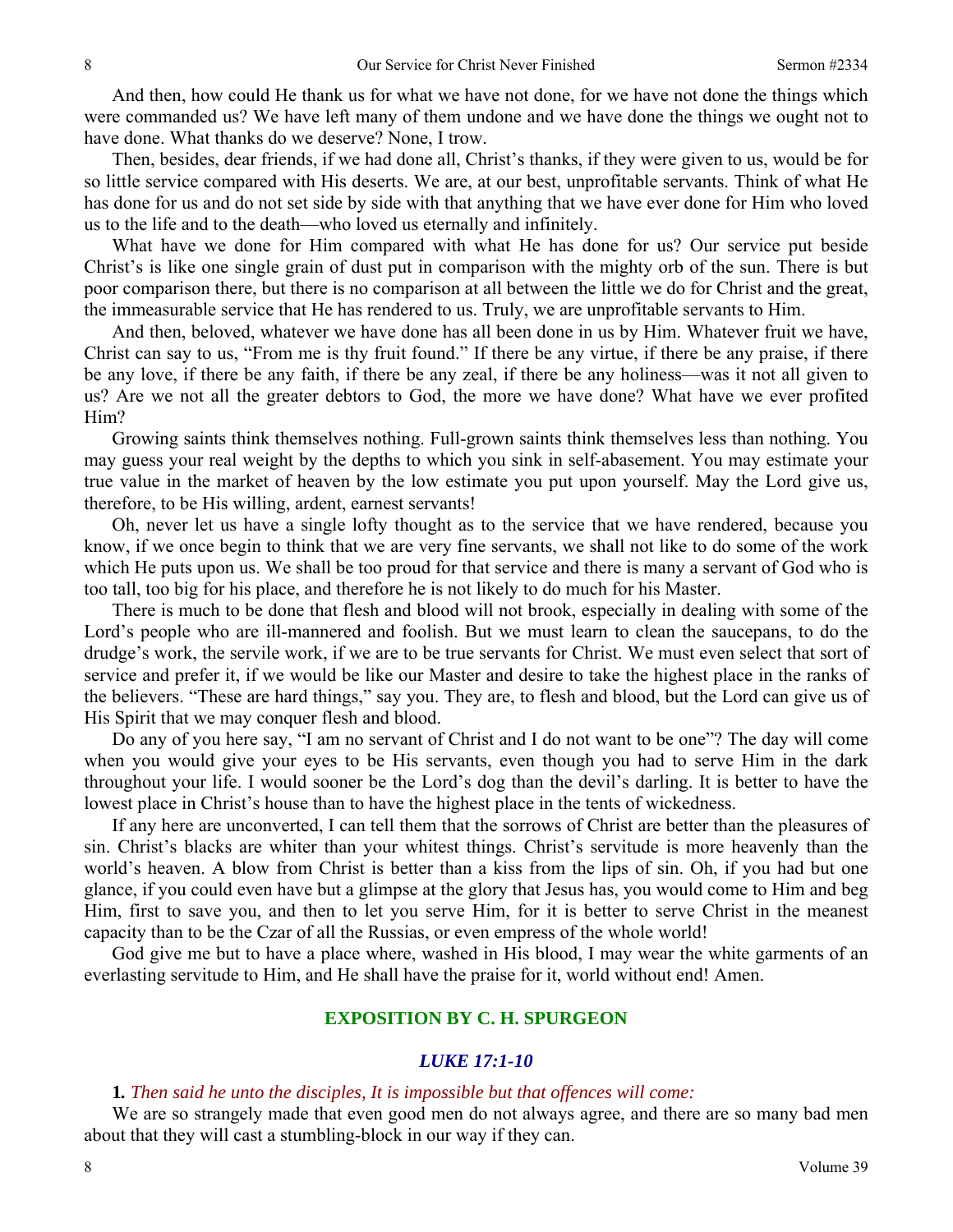# **1***-***2***. But woe unto him, through whom they come. It were better for him that a millstone were hanged about his neck, and he cast into the sea, than that he should offend one of these little ones.*

To do grievous damage to the soul of the very least of Christ's people, is a great and ruinous sin, nothing can be worse. God grant that we may not do this even inadvertently. Let not the strong indulge in that which would be unsafe for the weak, lest the weak be led into sin through that which the strong brother might find lawful, but which certainly would not be expedient. May none of us ever willfully grieve any child of God.

**3***. Take heed to yourselves: If thy brother trespass against thee, rebuke him; and if he repent,*

Thou shalt not believe in his penitence? "No, surely," say you, "that is incorrect." Yes, it is incorrect, but that is what many of you do. I was only reading as things generally are, but that is not Christ's direction.

**3***-***4***. Forgive him. And if he trespass against thee seven times in a day,* 

#### That is seven times too often.

**4***. And seven times in a day turn again to thee, saying, I repent; thou shalt forgive him.*

Do you say, "That is too many times in a day to forgive him"? Let me ask, " How many times in a day have you sinned? How many times in a day does God forgive you?" Ah. the seven times a day that you have to forgive your brother are but a small number compared with the innumerable forgivenesses granted to you by our ever-gracious God.

**5***. And the apostles said unto the Lord, Increase our faith.*

For this kind of patient forgiving seemed too much for them, unless they had a larger stock of faith, and therein they were right. Strength of faith gives strength of love, and strength of love makes forgiveness easy.

# **6***. And the Lord said, If ye had faith as a grain of mustard seed, ye might say unto this sycamine tree, Be thou plucked up by the root, and be thou planted in the sea; and it should obey you.*

Now, if faith as a grain of mustard seed can do this, what cannot strong faith do? What a mercy it is for us that there is so much power in such little faith. A very small piece of dynamite can work great wonders, and within the tiniest morsel of faith, if it be no bigger than a grain of mustard seed, there lies concealed almost omnipotent force. Why do we not exercise that faith more? Nothing is impossible to him that believeth. We could blast the very strongholds of Satan with this powerful powder if we would but try it.

**7***-***8***. But which of you, having a servant plowing or feeding cattle, will say unto him by and by, when he is come from the field, Go and sit down to meat? And will not rather say unto him, Make ready wherewith I may sup, and gird thyself, and serve me, till I have eaten and drunken; and afterward thou shalt eat and drink?*

See, brethren, our position as believers. We are here as servants. It is not the time for feasting yet. Whatever work we have done, even if it is getting towards the evening of our life's day, we must not think of sitting down yet, and expecting our Master to wait upon us. No, we must go on with our service, and reckon it to be our highest privilege still to gird ourselves and wait on Him. This is not the place of resting or of feasting. This is the day of our holy servitude. Let us work on, ploughing while we have strength for it, and when the sun goes down at eventide, then waiting like servants at the table of their Lord.

#### **9***. Doth he thank that servant because he did the things that were commanded him? I trow not.*

Do you take off your hat to your servants, and say, "I am very grateful to you for doing your duty"? Not so. And even be who serves God best, may he expect honour as his due? Ah! no; he shall have honour because of the grace of his Master, but it is not his place to look for it, much less is it right for him to expect it as his due.

**10***. So likewise ye, when ye shall have done all those things which are commanded you, say, We are unprofitable servants: we have done that which was our duty to do.*